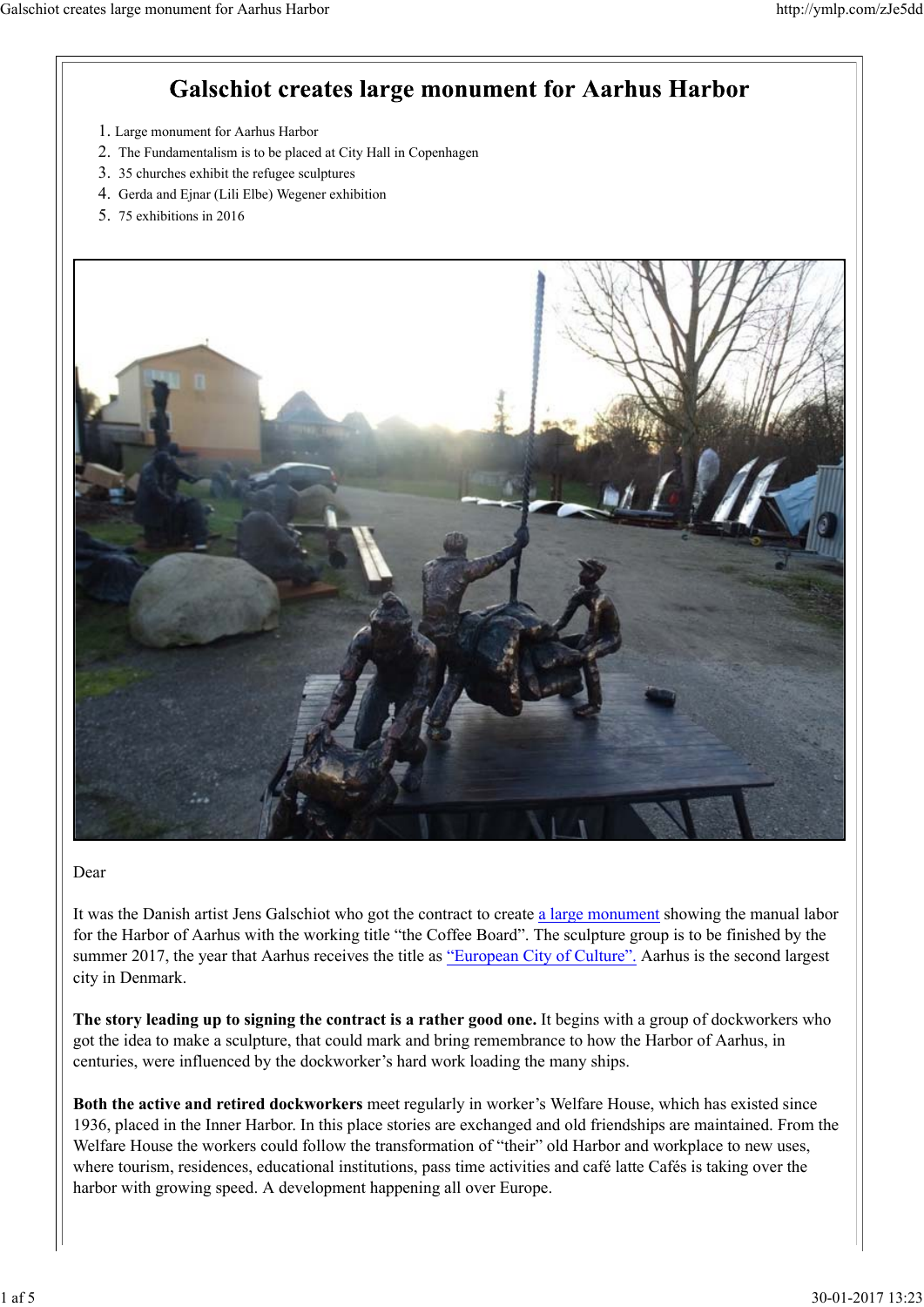**In this Welfare House the idea to make a memorial,** showing the workers of the Harbor, first occurred. A former dockworker, Palle Joergensen, took the initiative and formed the idea to put "Historical Traces", in the form of a sculpture group, into motion. The idea was further developed by the Worker's Union "LO Aarhus", who formed the "Culture Group 2017" to realize the project. They contacted a number of artists and chose Galschiot's idea "the Coffee Board" due to the following reason.

*"Our ideas and thoughts are convincingly shown and used in the work we have been presented. This concerns the aesthetic and artistic creation, but also the fact that Jens Galschiot already has the capacity and experience to rise to the challenge and create a worthy sculpture in full size."*

**The big problem is always the money.** However the dockworkers surprised everybody with their enormous amounts of ideas, resources and energy, which culminated with one of Denmark's biggest Culture- and Art Foundations "the Salling Foundation" donating the 405.000 Euros needed to pay for the monument costs. The Foundation became the sole donator of the entire project, and owner of the Foundation, Karin Salling, explains their decision with the following statement: "*The sculpture is a celebration and a reminder of the hard work, which, through centuries, has taken place on the harbor, and I am convinced that the sculpture will be the subject of admiration and joy for the people in the area."*

**Galschiot and his workers are already well under way** with the preparations. The engineer Lars Bredahl is doing calculations on the difficult structures, and experiments with Coffee Sacks and ropes are being conducted. During the next few months the sculpture will be taking form. It takes a huge amount of work to make a monument of this size, and even though August 2017 is a long time away, much of the hard work must begin already.

*"This is an exciting task, and I am looking forward to start up the work on the sculpture. It takes a huge effort every time we venture into a project of this size, and we are preparing the workshop to embrace this challenge. The workshop is already filled up with old photos of Coffee Sacks, loading and offloading of ships, and dockworkers, which are to inspire the actual creation of the sculpture group."* - Jens Galschiot. See more on the project below.

**But we are also occupied with a lot of other projects.** We are making preparations for the 25 tons heavy Fundamentalism sculpture, which is to be the sculptural center in a dialogue- and art project concerning the monotheism's dogma. The giant sculpture is to be exhibited at City Hall in Copenhagen for the event "Heavenly Days" from  $5<sup>th</sup> - 8<sup>th</sup>$  May, which is a support event made to set focus on religiousness. In this regard groups of Galschiot's copper refugees are already being exhibited in 35 churches in and around Copenhagen to highlight "Heavenly Days", and begin the process of dialogue by showing quotations from the three monotheistic books, the Torah, The Bible, and the Koran.

**In addition to these 45 exhibitions, we are preparing the work for 30 other art exhibitions,** which we are currently involved in during 2016. This consists of, amongst other matters, not having two different claims on the same sculpture. :-)

We are having a small exhibition at Gallery Galschiot with some works of **Gerda** and *Ejnar Wegener* from Galschiot's private collection to mark the movie "the Danish Girl" about Gerda and Ejnar (Lili Elbe), a movie which focuses on both art and the identity of the sexes. As always it is free to visit the Gallery, so you are welcome to come by if you are in the country, - we'll even provide a cup of coffee.

As you can see we are not bored, but we still have the time to enjoy the beginning of springtime. Kindest Regards

Henriette Højmark Hansen

The idea of the monument and the creation.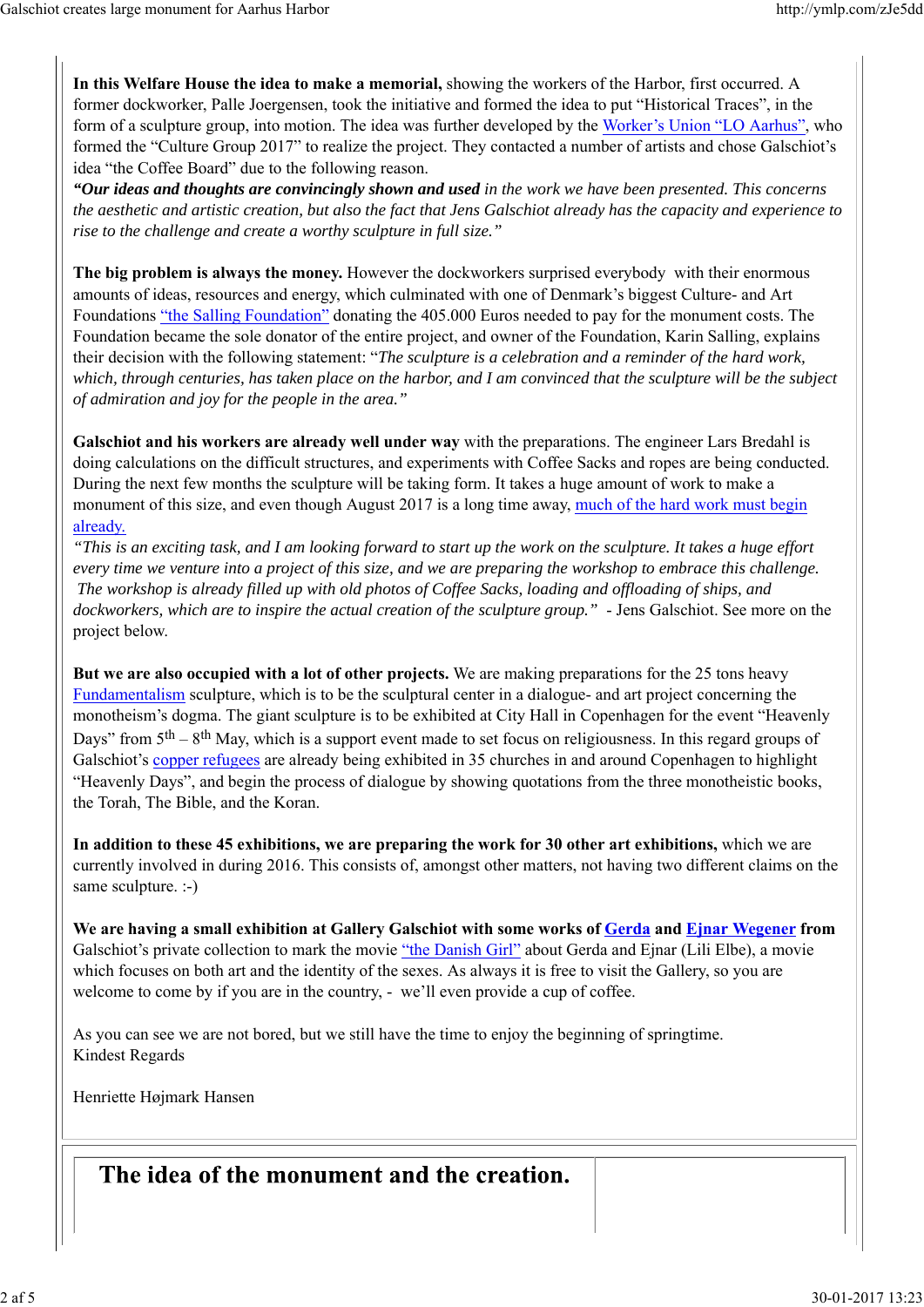## **The Coffee Board**

#### **The sculpture is built around a loading crew and is centered on a "Coffee Board",**

where a crew of dockworkers is receiving a load of Coffee Sacks from an (imaginary) crane. The Coffee Sacks and the rope from the crane are levitating "freely" in the air and create the illusion of the ship and the cranes surrounding them.

**In one end of the board a dockworker** is loading a Coffee Sack onto the back of another dockworker, placed on the ground. Close by another dockworker is retrieving a dropped sack from the ground.

The sculpture is consisting of 7 copper persons in natural size. The materials of the sculpture are copper, bronze and stainless steel.

## **Old photos**

**The basis of the sculpture is a selection of photos** showing typical work situations on the Harbor of Aarhus, linked with dialogue between previous and current dockworkers and the "Culture Group 2017". The theme of the illustration is the loading and offloading work on the harbor. This precise situation is an almost iconic image of the work, conducted through centuries, in all harbors. Thus making an almost timeless historic statement.

### **Naturalism**

**The sculptures artistic construction is relatively naturalistic.** This artistic point of view will make the sculpture easily understandable, and will lay the ground for establishing a popular memorial in the center of the new harbor environment in Aarhus.

**It is important that a historical sculpture,** which illustrates the work on the Harbor of Aarhus, is easily recognizable and bring back some happy memories. The meeting with the past is both a contrast of and a basis for the modern harbor's area. The name "Historical Traces" is symbol of this. Contrasting the meeting between the hard manual labor and the modern mechanical handling, and the meeting between the industrial harbor and the city's future use of the local harbor areas.

#### **Contact**

If you want to learn more about the project "Historical Traces on Aarhus Harbor" see info flyer, you are welcome to contact:

The project leader Palle Jorgensen phone: +45 26179886, mail: staldpb@yahoo.com

"Culture Group 2017", LO Aarhus phone: +45 86129255, mail:  $\log \log \alpha$ -aarhus.dk

Jens Galschiot phone:+45 66184058, mail: aidoh@aidoh.dk

## **About Jens Galschigt:**

#### **General information about Galschiøt can be found at:**

See Wikipedia:

Portrait of the sculptors CV (PDF)

To Gallery Galschiot

To Galschot webside









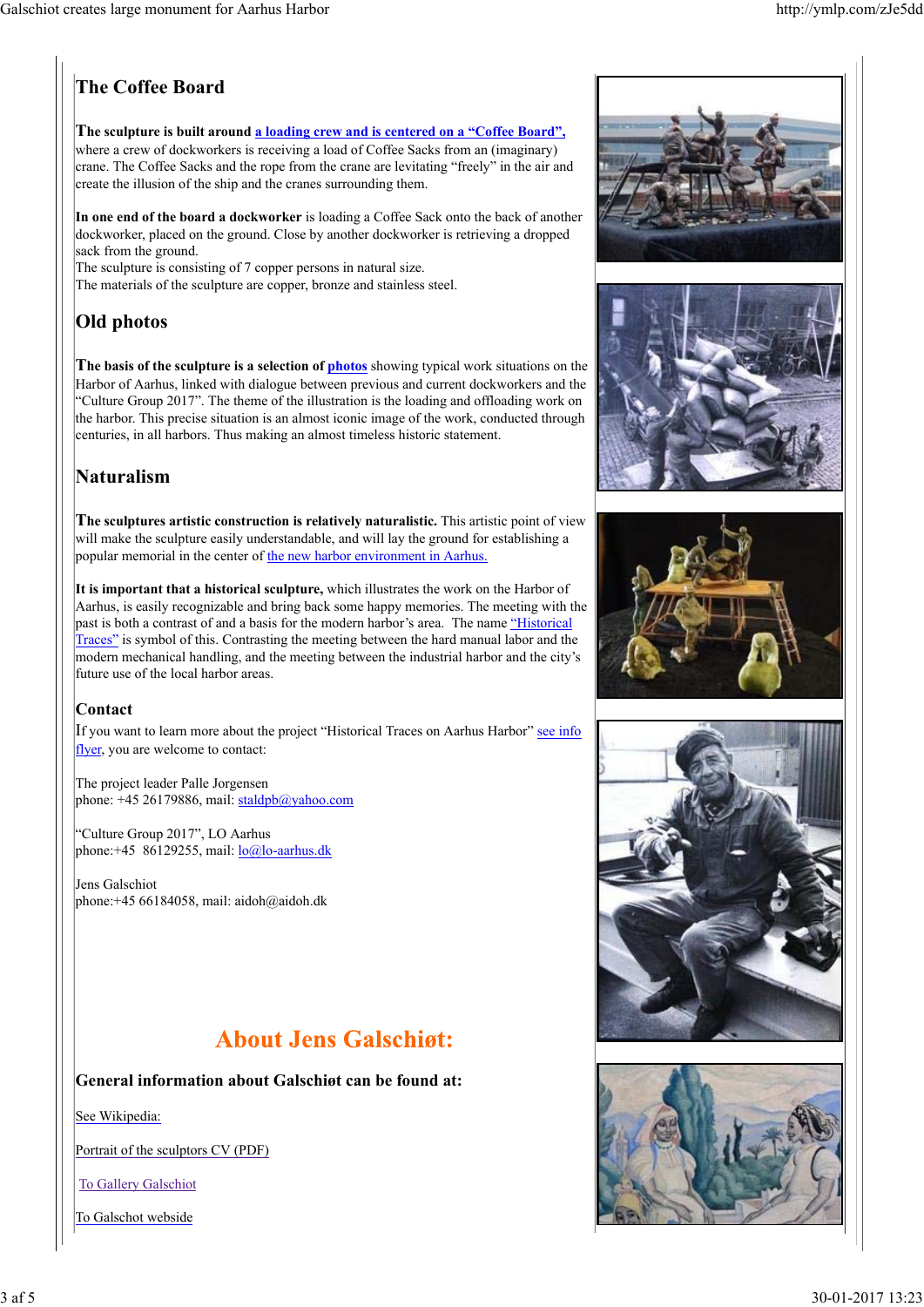**Galschiøt is a sculptor who works with international art installations**. Amongst other things he is working on a gigantic project about the religious tensions in the world.

**He has named this art and dialogue project** 'The Children of Abraham'. The focal point of the project is the 3.5 meter tall and 70 square meter sculpture called F.U.N.D.A.M.E.N.T.A.L.I.S.M. It is made of these letters made in 8,000 copper books symbolizing the Torah, the Bible and the Quran. 24 big monitors constantly display the 'brightest' and the 'darkest' quotations form Judaism, Christianity and Islam. **See See concept click for the art project English - German - Danish**

## WELCOME TO GALLERI GALSCHIOT

**The entire area is approximately 10.000 m2** and it is open for audience all working days between 9am and 5pm. It is open at sundays between 12am and 4pm. - Closed during the saturday and other holidays. You can book a guided tour. Free admission.

**Gallery Galschiot is the sculptor Jens Galschiot'**s 2500 m2 studio and museum. The place is one of Denmark's most spectacular and biggest private art workshops. The place is full of activities, and besides the artist's workshop, there is also a bronze foundry, gallery shop, art schools, wicker workshop, TV-studios, Sculpture Park and a 400 m2 art gallery.

*If you visit Jens Galschiot at his great atelier and workshop, with dedicated people, you will get a feeling of witnessing something great, and as time goes, the life's work will start to form and be seen in the greater perspective, you will understand that this art goes further than the borders of Denmark.*

*Jens Galschiot is one of a kind on the international and Danish art scene, and his artistic* Einar Wegener (Lili Elbe) *activities have attracted much attention all around the world. His intense commitment, energy and artistic talent has something to say, and his sculptures and art happenings touches everybody who sees them. The entire artistic work is mainly about having something to say and having the heart in the right place - to make the world's sufferings and taboos visible and make the viewer think and make up his own opinion about the matter.*

*This is art that is not subject to the bourgeois norms. It dares to move against the stream, and that is what great art is about. The strength of the work is that it does not end up in a rigid protest, but offers genuine indignation paired with emotions, aesthetics, sensuality, energy, and humor.*

Recommendation from a visitor at Gallery Galschiot.



Gerda Wegener







### **This mail has been sent from the sculptor Jens Galschiøt's workshop.**

**Contact to the workshop:**